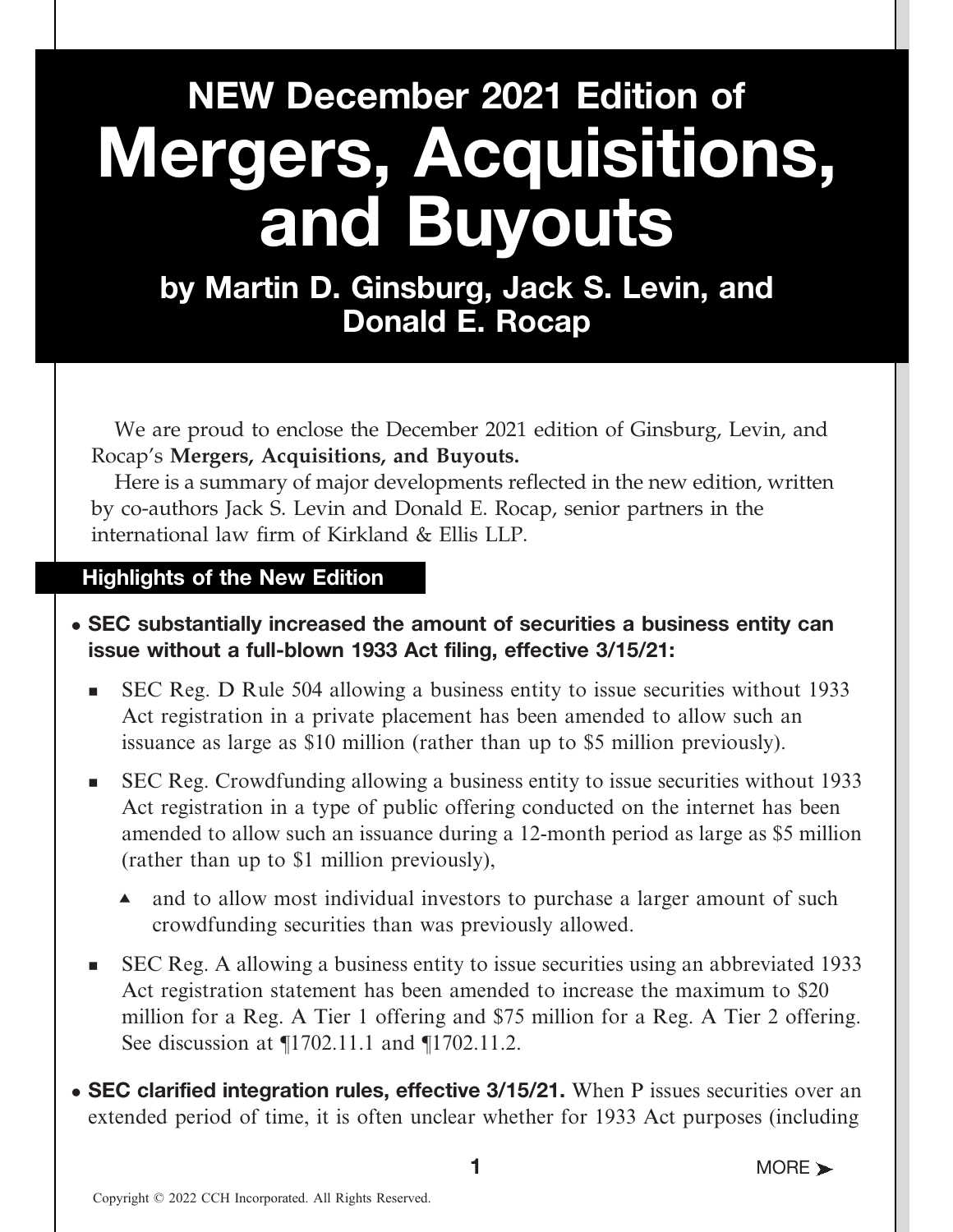for Reg. D, Reg. Crowdfunding, and Reg. A) such stock issuances constitute (1) a single integrated stock offering or (2) multiple separate stock offerings. For many years SEC utilized a subjective integration test based on 5 vague factors.

However, effective 3/15/21, SEC abandoned its 5-factor test and adopted new SEC Rule 152 containing a complex series of more detailed integration principles. Rule 152 is divided into 2 parts: 4 objective (and complex) safe harbors (described immediately below) and 2 general principles (discussed thereafter) which apply if an offering does not fit into 1 of the 4 objective safe harbors.

### 4 objective integration safe harbors

(1) Multiple offerings separated by more than 30 days. If 2 offerings (whether or not 1933 Act exempt) are separated by more than 30 days from the completion or termination of 1 offering and the commencement of another offering, the 2 offerings are not integrated. However, as an exception to this 30-day rule, if:

- (a) the first offering allows general solicitation and advertising (e.g., Reg. A, Reg. Crowdfunding, Reg. D Rule 506(c), Reg. D Rule 504 using the 3 state law exceptions, or a 1933 Act registered public offering) and
- (b) the second offering is a 1933 Act exempt offering that prohibits general solicitation and advertising (e.g., Reg. D Rule 506(b) or Reg. D Rule 504 not using the 3 state law 1933 Act exceptions),

then rule (1) applies only if P (the issuer) has a reasonable belief that each purchaser in the second offering either:

- (x) was not solicited through the use of general solicitation and advertising or
- (y) had a pre-existing substantive relationship with P (the issuer) prior to commencement of such offering.

(2) Rule 701 and Reg. S offerings. Employee offerings under Rule 701 and offshore offerings under Reg. S are not integrated with any other offerings.

(3) 1933 Act registered offering. A 1933 Act registered offering is not integrated with:

- (a) a prior completed or terminated 1933 Act exempt offering for which general solicitation and advertising was prohibited (e.g., Reg. D Rule 506(b) or Reg. D Rule 504 not using the 3 state law exceptions) or
- (b) a prior completed or terminated 1933 Act exempt offering for which general solicitation and advertising was allowed (e.g., Reg. A, Reg. Crowdfunding, Rule 506(c), or Reg. D Rule 504 using the 3 state law exceptions), so long as for either (a) or (b) above: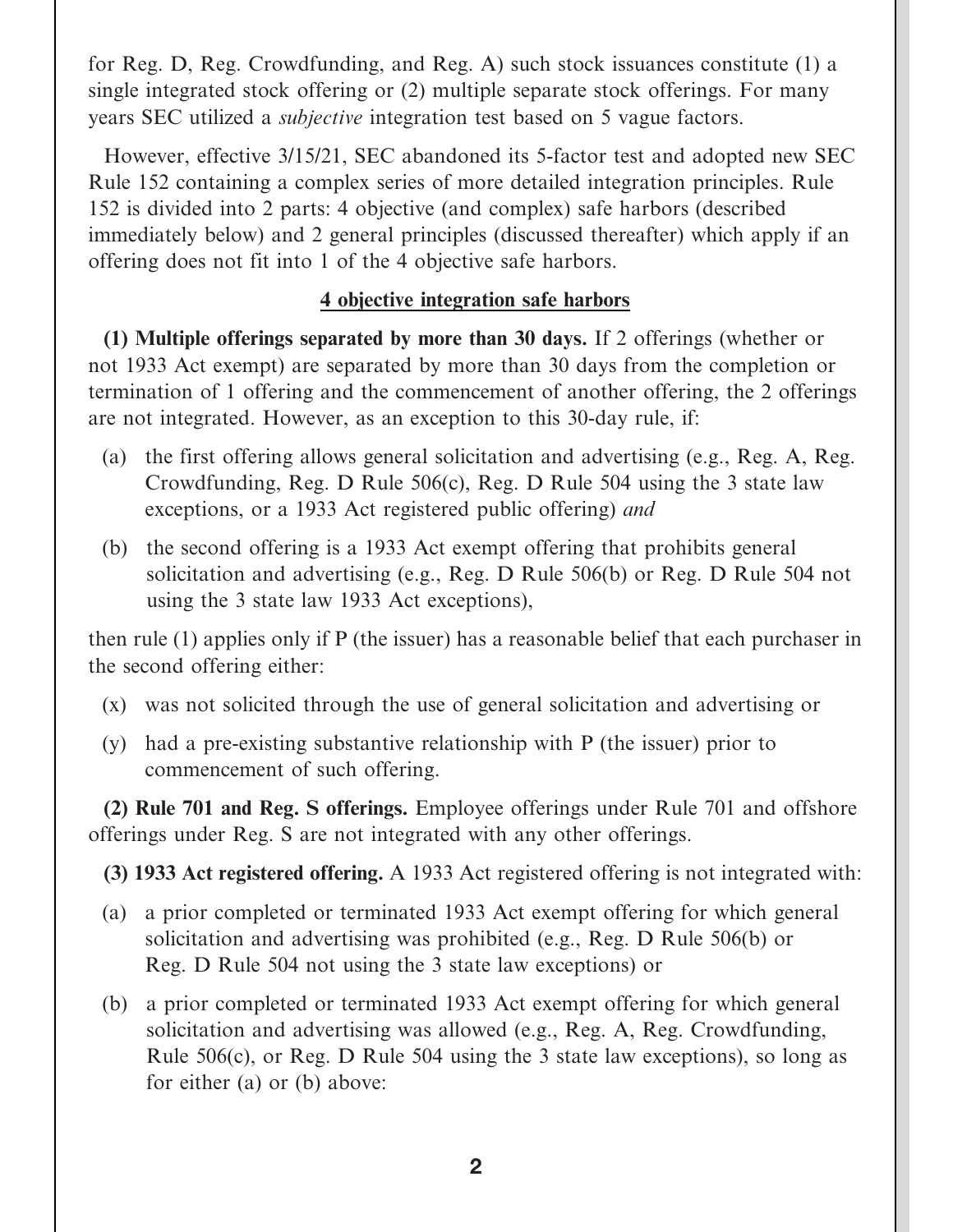- (x) the prior completed or terminated 1933 Act exempt offering was made solely to ''qualified institutional buyers'' and/or ''institutional accredited investors'' and
- (y) the later 1933 Act registered offering does not commence until more than 30 days after the prior 1933 Act exempt offering was completed or terminated.

(4) Completed or terminated offering. There is no integration for a completed or terminated offering (regardless of whether or not such first offering was 1933 Act registered or does or does not allow general solicitation and advertising) followed by a 1933 Act exempt offering that allows general solicitation and advertising (e.g., Reg. D Rule 506(c), Reg. D Rule 504 using the 3 state law exceptions, Reg. A, Reg. Crowdfunding, or a 1933 Act registered public offering) without requiring a 30-day waiting period.

#### Integration general principles

If an offering does not fit into any of new Rule 152's 4 safe harbors (discussed above), Rule 152 promulgated several integration general principles, the most important of which is (in the unhelpful words of Rule 152) that ''based on the particular facts and circumstances, the issuer can establish that each offering (A) either complies with the registration requirements of the [1933] Act or ... an exemption from registration is available for the ... offering'' and (B) is not ''part of a plan or scheme to evade the [1933 Act's] registration requirements.''

Rule 152 then limits this general principle by enunciating 2 specific circumstances that must be satisfied to avoid integration:

(1) Exempt offering prohibiting general solicitation and advertising. A 1933 Act exempt offering that prohibits general solicitation and advertising (e.g., Reg. D Rule 506(b) or Reg. D Rule 504 not using the 3 state law exceptions) is integrated with any other offering unless Newco (the issuer) has a reasonable belief that each purchaser in the exempt offering (which prohibits general solicitation and advertising) either:

- (x) was not solicited through the use of general solicitation and advertising or
- (y) had a pre-existing substantive relationship with Newco prior to commencement of such offering.

(2) Concurrent exempt offerings each allowing general solicitation and advertising. A 1933 Act exempt offering that allows general solicitation and advertising (e.g., Reg. D Rule 506(c), Reg. A, Reg. Crowdfunding, and Reg. D Rule 504 using the 3 state law exceptions) is integrated with 1 or more ''concurrent'' 1933 Act exempt offerings that allow general solicitation and advertising if the concurrent offering includes information about the material terms of the other offering, so that each offering must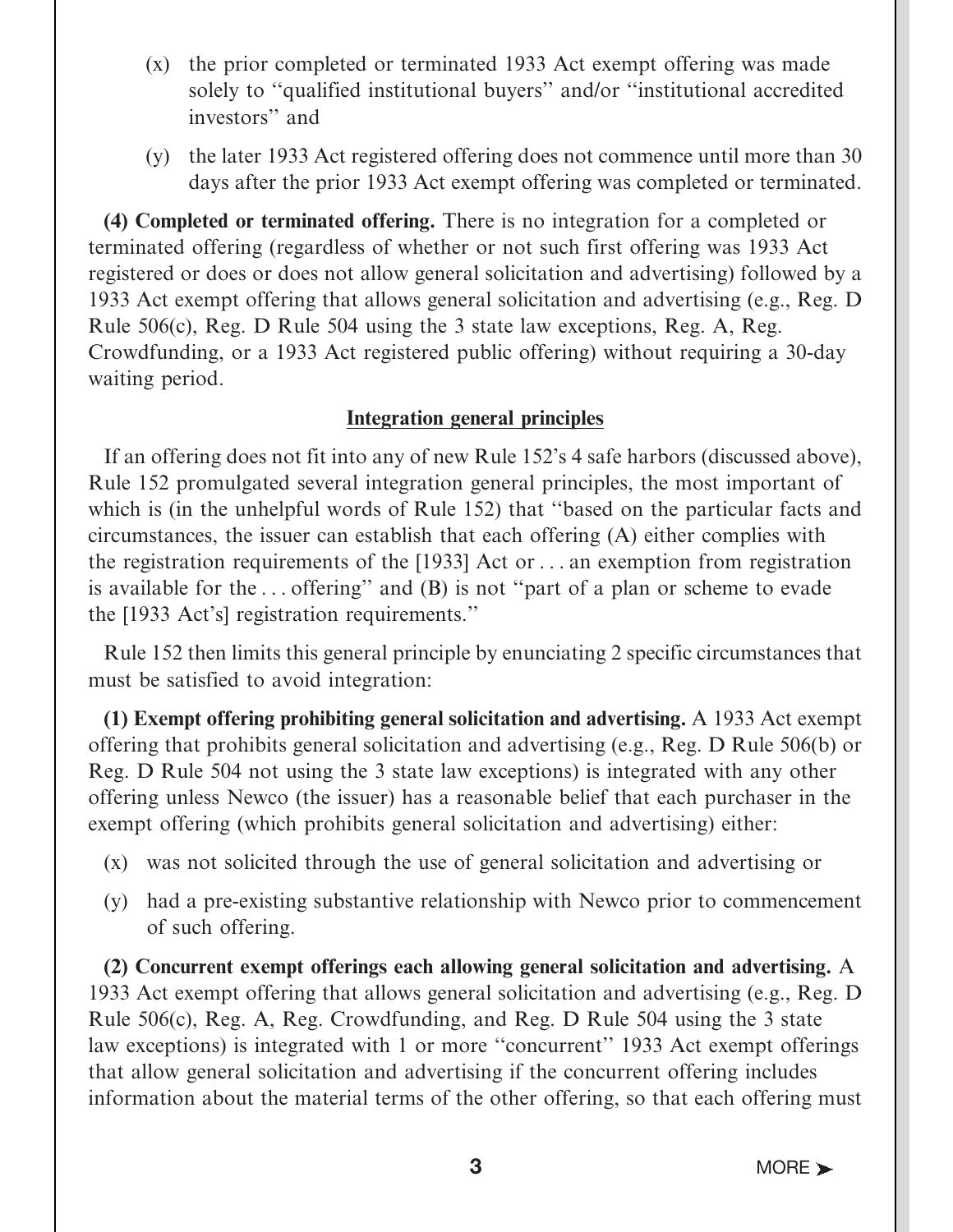comply with all the requirements for and restrictions on offers under the exemption being relied upon for such other offering.

While new Rule 152 does not define "concurrent," its language suggests that 2 offerings are concurrent if 1 commences before the other is completed or terminated. See discussion at  $\P$ 1702.11.3.

- Code §304. Although a T shareholder's sale of T stock to P generally produces CG or CL, this general treatment may be overridden by the complicated rules of Code §304 where T shareholders owning at least 50% of T's stock also own at least 50% of P's stock. Where T and P are publicly traded corporations, limits on their ability to ascertain the identity of small shareholders may make it impossible as a practical matter to rule out the possibility that such ownership overlap exists. A 2021 IRS private letter ruling determined that Code §304 would not apply based on an extrapolation of incomplete share ownership information P was able to gather. See discussion at ¶203.
- Code §338(h)(10) and §336(e). Several IRS private letter rulings, including a 2021 ruling, permit corporations to ''break'' related party status that would otherwise prevent achievement of SUB in a transaction under Code §338(h)(10) or §336(e) by testing related party status only after the completion of a series of planned transaction steps. See discussion at ¶206.5(1) and ¶209.1.
- Capitalization of acquisition expenses. The Tax Court's 2021 Tribune Media decision provides additional guidance regarding the capitalization of transaction expenses in circumstances where alternative transactions are considered and 1 of the alternatives is abandoned. The court distinguished prior cases that had permitted deduction of termination fees paid to a ''white knight'' bidder (on the ground that the fees were incurred in an attempt to avoid the transaction that ultimately occurred) and, on the Tribune Media facts, required capitalization of amounts paid to a ''back-up'' bidder for the transaction that was ultimately consummated. See discussion at ¶402.11.2(1) and ¶402.12.1.
- IRS economic-substance doctrine and Code §7701(o). IRS has long applied the judicial substance-over-form concept as a weapon against tax shelter transactions in which a taxpayer attempts to generate losses, obtain inflated asset basis, or otherwise artificially create tax benefits without any corresponding economic burden. It is unclear whether IRS may apply Code §7701(o) to disregard particular transaction steps that occur as part of a larger transaction that has business purpose.

In the 2021 Tribune Media case, the Tax Court addressed IRS's ability, under the partnership ''anti-abuse'' regulations, to disregard for lack of business purpose a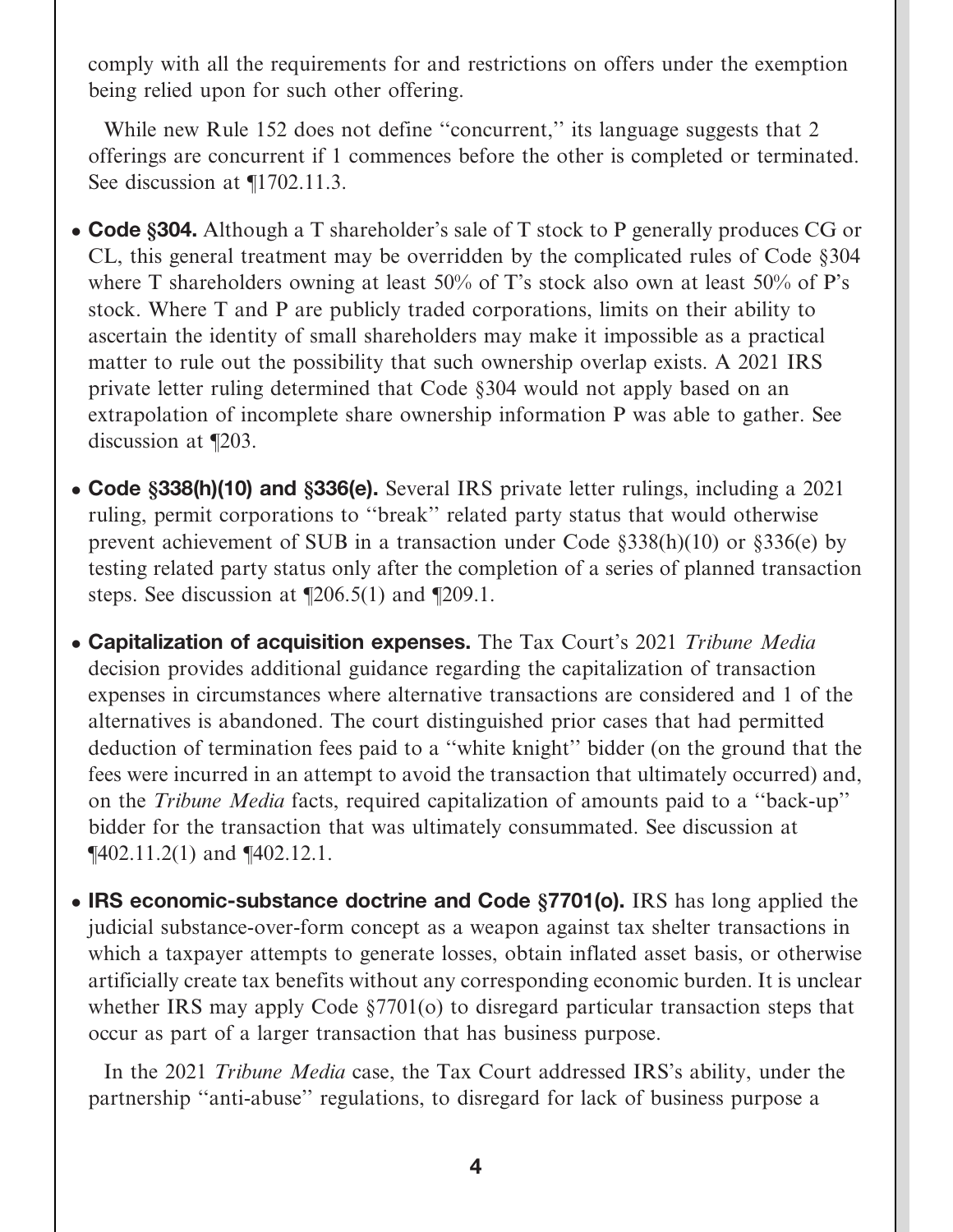tax-motivated step that is part of a larger non-tax-motivated transaction. These regulations—similar to the language of Code  $\S7701(0)(1)(B)$ —require that "each partnership transaction or series of related transactions ... must be entered into for a substantial business purpose.''

In Tribune Media, IRS argued that a partner's guarantee of partnership debt (which guarantee was not requested by the lender but produced tax benefits to the guarantor) lacked business purpose and as a result should be disregarded for tax purposes. However, the Tax Court rejected IRS's argument on the ground that a business purpose was required for the overall transaction, not for each transaction step, finding that examples in the partnership anti-abuse regulations ''establish that a partnership must have a genuine business purpose for forming the partnership, not that every component of the partnership's formation have a separate business purpose.''

More broadly, the court viewed this "overall transaction" vs. "transaction step" focus as consistent with general ''business purpose'' case law, stating that ''the courts have interpreted business purpose requirements to apply to whether the entities engaged in the transaction are genuine and profit-motivated or whether the ultimate intent of the transaction has a nontax purpose.'' See discussion at ¶608.2.

• New Delaware court decisions on whether P can decline to close acquisition of **T** because of pandemic's adverse effects on **T**. A typical acquisition agreement generally contains closing conditions, the failure of which allow P to refuse to consummate the acquisition (after the agreement has been signed but before closing) in case of certain events, such as (a) material breach of T's contractual R&W and covenants (e.g., to operate the business in the ordinary course between signing and closing) or (b) material adverse change (''MAC'') in, or material adverse effect (''MAE'') on, T's business. Multiple cases have been filed in the Delaware courts during the global COVID-19 pandemic, often with P seeking to terminate or avoid closing its acquisition of T by asserting that T (i) suffered an MAC or MAE or (ii) breached a covenant to operate in the ordinary course.

Various Delaware court decisions addressing different facts and differing contractual language have held that:

- (i) T's cost-cutting measures in response to the pandemic were de minimis and consistent with past pre-pandemic practice and therefore did not provide a basis for P to avoid closing.
- (ii) Although the terms ''epidemic'' and ''pandemic'' were not included in the list of MAE exceptions, the consequences of the COVID-19 pandemic fell within the MAE exception for effects resulting from ''natural disasters and calamities,'' which (according to the court) is consistent with the normal allocation of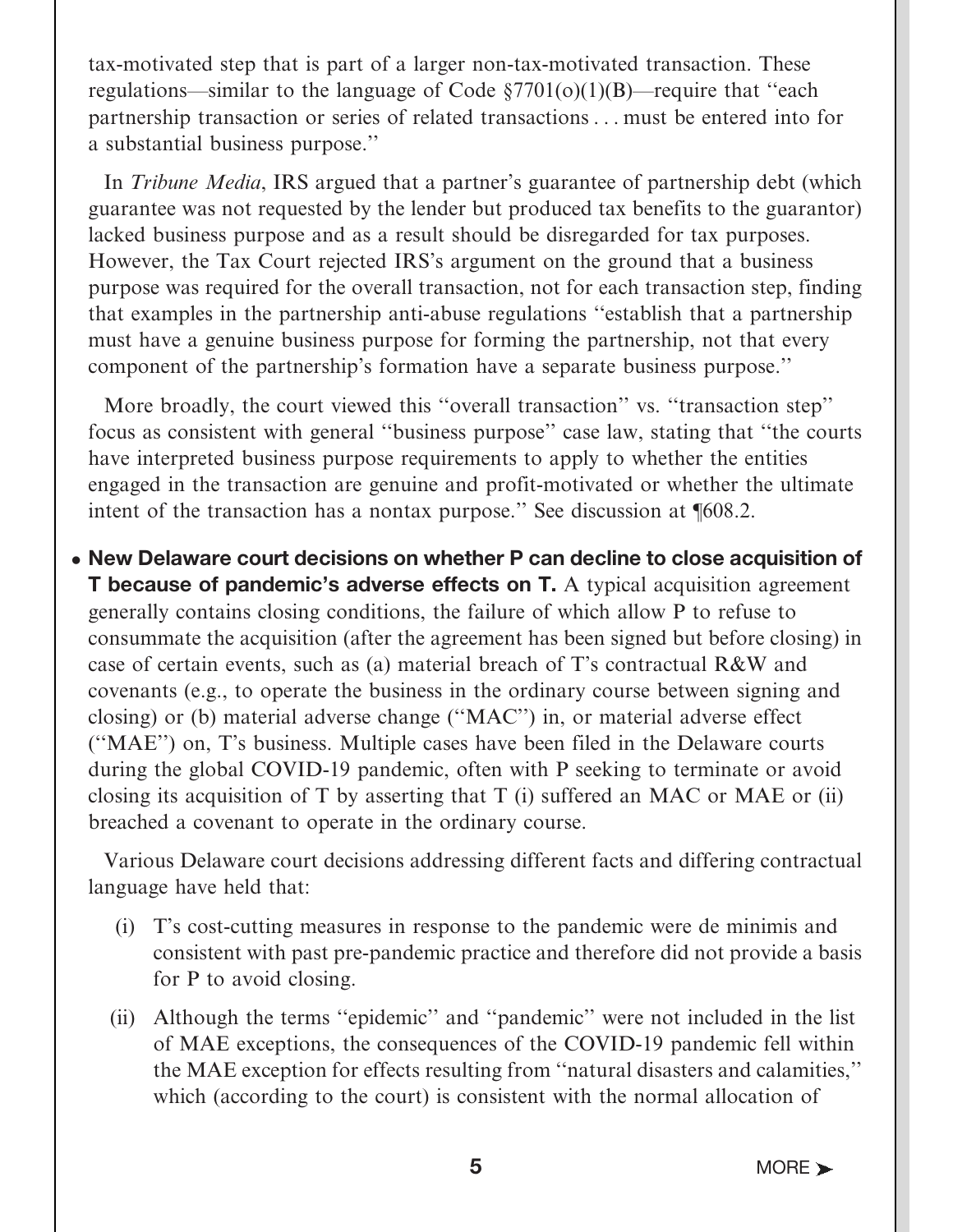risks, with P bearing systematic risks beyond the control of the parties and T bearing business risks arising from the ordinary operation of its business (over which T typically has significant control).

(iii) Even if no MAE occurred, T's ordinary-course covenant required T to operate in the ordinary course of its own business practices ''measured by its operational history, and not that of the industry in which it operates,'' and rejected T's argument that the ordinary-course covenant permitted T to engage in ''ordinary responses to extraordinary events'' by closing down substantial portions of its business due to the pandemic, so that P was permitted to terminate the acquisition agreement.

In light of these decisions, P and T may wish to add clarifying language to an acquisition agreement's MAE clause or ''ordinary course'' covenant, e.g., (1) P may wish to strengthen the acquisition agreement's customary MAE definition to make clear that T's projections do provide the basis for an MAE assertion and that even a short-term adverse effect on T's assets, liabilities, operating results, or projections, if material, would constitute an MAE, while (2) T may wish to weaken the customary MAE definition to make explicit that T's projections do not provide the basis for an MAE assertion and that only a long-term adverse change, if material, would constitute an MAE or to weaken the ''ordinary course'' covenant to provide that the covenant is not breached by ordinary responses to extraordinary events. See discussion at ¶1702.13.4.

## • Build Back Better Act, as passed by House of Representatives in 11/21, proposes to:

- <sup>n</sup> Adopt a new 15% minimum tax on a corporation's 3-year average ''adjusted financial statement income'' exceeding \$1 billion, for years beginning after 12/31/22.
- **n** Impose (1) a 5% income tax surcharge on AGI of an individual exceeding \$10 million (\$5 million for married filing separately) and on AGI of an estate or trust exceeding \$200,000, plus (2) an additional 3% surcharge on AGI of an individual exceeding \$25 million (\$12.5 million for married filing separately) and on AGI of an estate or trust exceeding \$500,000, for years beginning after 12/31/21.
- Revise Code §1202 to permit an individual with AGI of \$400,000 or more and any trust or estate (regardless of AGI) to exclude only 50% of gain from sale of Qualified Small Business Stock (rather than current law's 100% or 75%), generally applicable to sales after 9/13/21.
- Revise Code  $\S163(i)$ 's business interest deduction limitation by flowing a partnership/LLC's or S corp's interest expense (as incurred) through to the